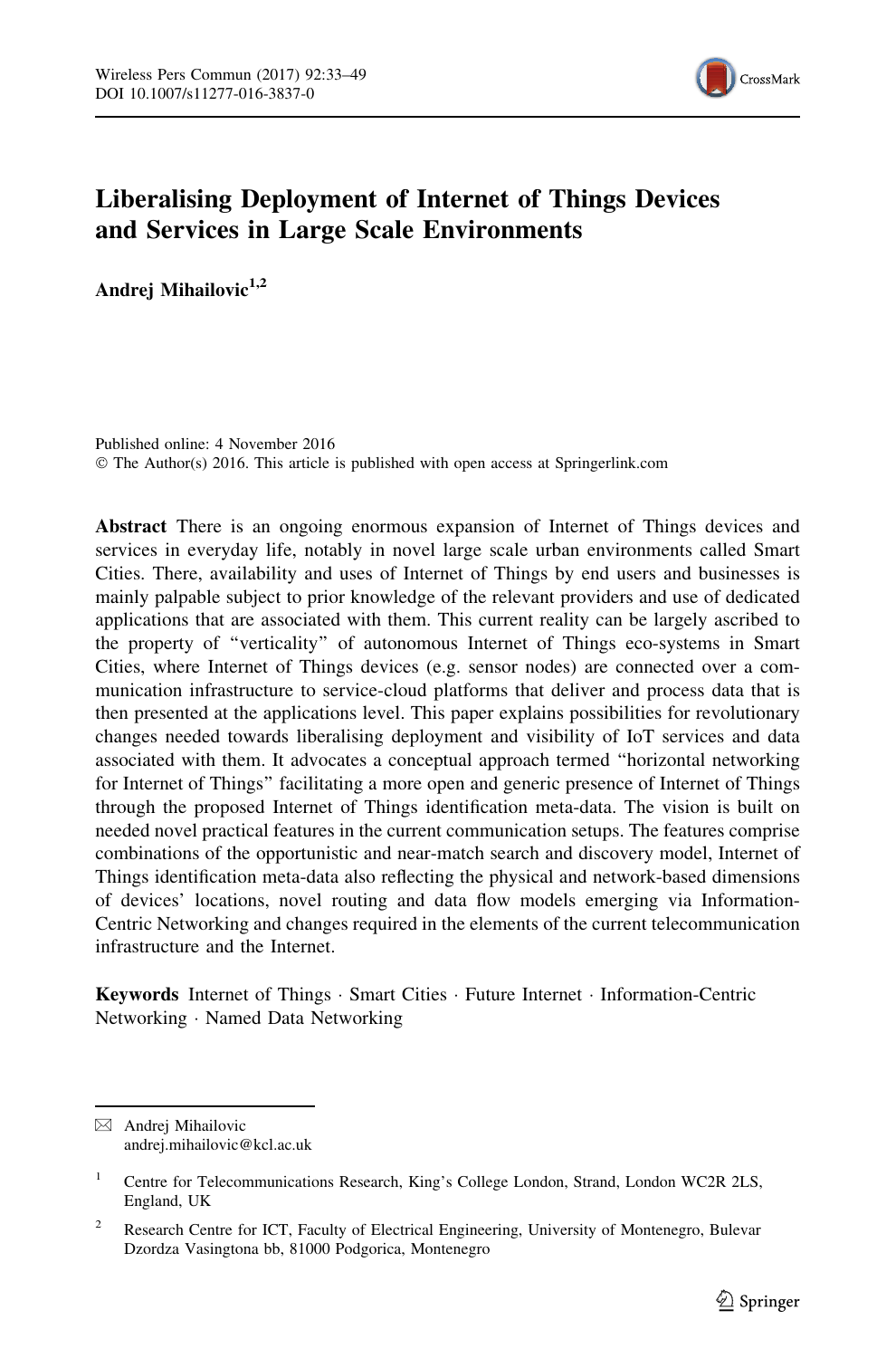## 1 Introduction

The emerging IoT (Internet of Things) systems and their compositions are wide ranging. IoT systems span from independent or small-scale installations of communicating IPcapable device(s), to large scale deployments of autonomous cloud-enabled IoT eco-systems in urban environments (i.e. Smart Cities). Properties of IoT devices (i.e. ''things'') also vary, from simple autonomous sensor nodes or actuators (or clusters of them), to unconstrained machines capable of smart operations and PC-like processing [\[1\]](#page-15-0). At this moment, an underling consensus of the global IoT initiatives and visions sees IP reachability and connectivity as the defining property of IoT communications. It is projected that there will be as much as 26 million devices with IP reachability by 2020 [\[2\]](#page-15-0) by unleashing the IPv6 extended volume of addresses. Deployment trends show [[3](#page-15-0), [4](#page-15-0)] that IoT are nowadays associated with diverse application areas: from small scale eHealth solutions, smart homes, to automation of production processes, then, agriculture applications, smart cities, transport applications etc.

As the full impact of the worldwide endorsement of IPv6 addressing lingers, many current autonomous IoT systems are effectively hybrids of configurations of Wireless Sensor and Actuator Networks that emanate their data to the Internet level of visibility via dedicated transitional features [[5–8](#page-15-0)]. Hence, IPv6 addresses and reachability for each ''thing'' in the Internet is far from being fully realized and, in fact, for a large number of small devices and associated services it is neither realistically achievable nor required. Examples can include minute sensors with minimum processing and communicating capabilities. On the other hand, many such IoT installations can use a gateway-cluster type of configurations where the gateways handle the IP addressing and connectivity to the Internet. They can then compress the IP protocol inside the cluster of ''things'' using 6LoWPAN protocol [\[9\]](#page-15-0) and launch internal routing inside the clusters, e.g. using RPL [[10](#page-15-0)]. To accompany this, application level protocols that facilitate functioning of ''things'' as web servers are also available: CoAP [[11](#page-15-0)], MQTT [\[12\]](#page-15-0), CoAP/HTTP proxying [\[13\]](#page-15-0) etc. Therefore, either as standalone or via a gateway, ''things'' can be connected ''directly'' to the Internet as IP hosts and act as web servers.

Diversity of IoT scenarios creates another set of technical requirements that generate a different model of connecting ''things'' to the Internet. Due to scenarios of large scale implementations in urban, Smart City cases [\[14\]](#page-15-0) and formations of European open plat-forms<sup>1</sup> and dedicated standards<sup>2</sup> [\[15](#page-15-0)], IP reachability of stand-alone devices and gateways is often not a dominant requirement. Rather, data from devices is being presented onto the web level of the Internet after processing at dedicated, often commercially and administratively closed data processing installations (e.g. a platform/cloud run by a Smart City company). Such emerging IoT systems can be defined as enclosed architectures of data delivery and presentation that are assembled as autonomous platform/cloud-based service compositions. They typically run over the existing communication infrastructures, thereby constituting Smart City IoT eco-systems. These IoT eco-systems have a common underlying practical composition that characterizes their architecture and technical requirements: there are dedicated functionalities that connect and collect data from ''things'', before these are presented in applications. In simplified terms, ''things'' are inactively connected to the Internet via their stemming data after it has been processed, linked or often simply gathered

<https://www.fiware.org/2015/03/25/fiware-a-standard-open-platform-for-smart-cities/>.

<sup>2</sup> [http://www.itu.int/net/pressoffice/press\\_releases/2015/22.aspx#.VtQYyVJcAnJ.](http://www.itu.int/net/pressoffice/press_releases/2015/22.aspx%23.VtQYyVJcAnJ)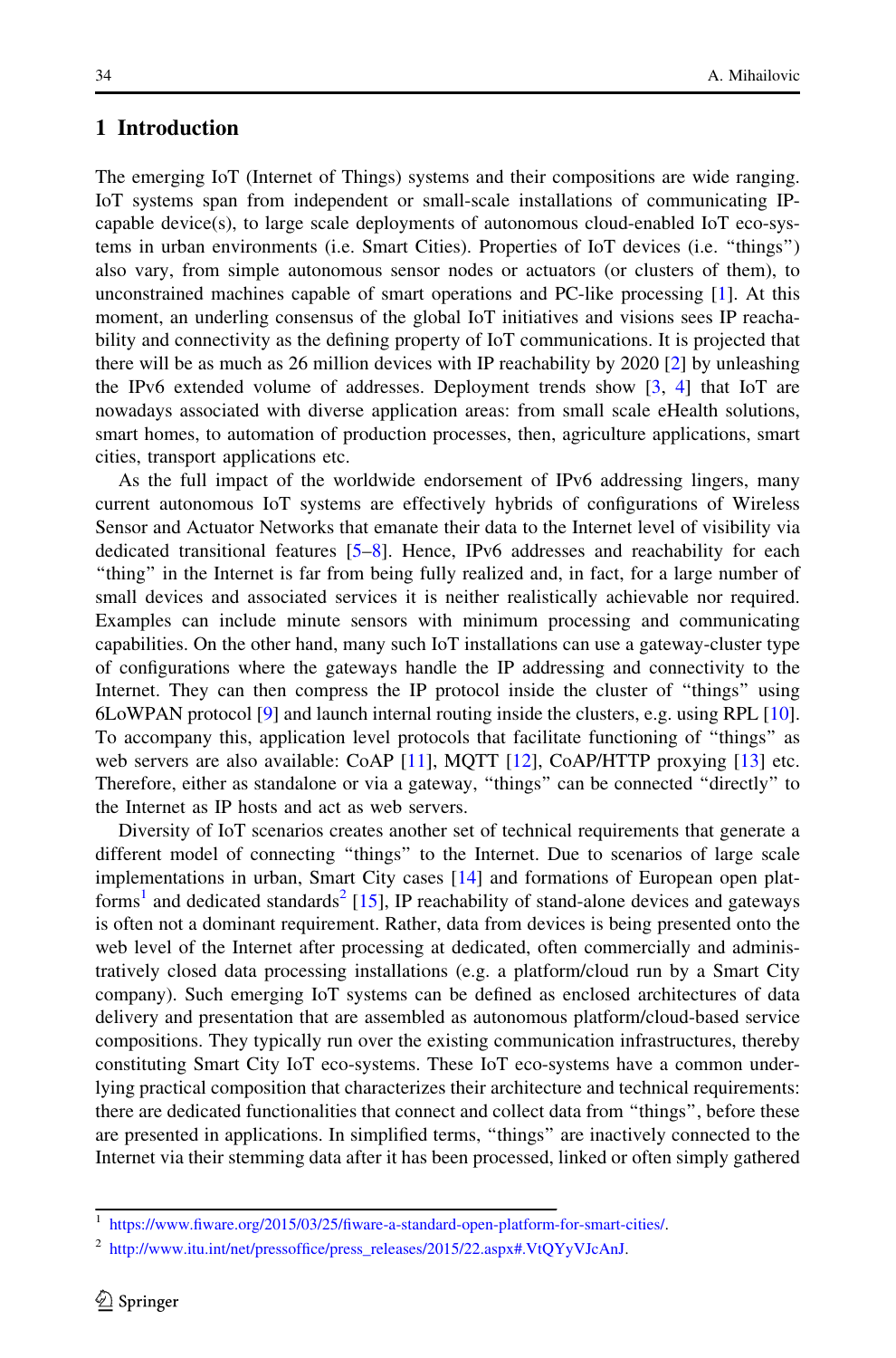<span id="page-2-0"></span>within a dedicated IoT eco-system architecture. Hence, IoT environments often grow without the IP connectivity of standalone devices or gateways as the prerequisite meaning that data is not directly fetched from them by users.

The content of the paper is founded on the current picture of the expansion of IoT ecosystems sketched in the previous paragraphs specifically in the dense and commerciallydriven environments such as Smart Cities. Novel conceptual directions of integration are formulated that can open ways for solutions that would liberalize IoT proliferation, deployments and services. By this notion it is meant that IoT devices are to be freely deployed in the future and integrated in the global Internet populations with the main property that their discovery and use will not be tied to a vertically composed IoT ecosystem presented above the service levels. They would be more flexibly integrated and visible elements of the available units of technology in everyday life and environments.

The underpinning argument of the paper is that IoT devices' and services' search and discovery can be revolutionised if IoT identification is widely accepted and promoted to reflect the nature of IoT connectivity and data provisioning. In practical terms, this means that the search and discovery would go beyond the knowledge of the service and application levels (e.g. a web address of a service provider). As IoT future is tied to IPv6 addressing its deployment can be galvanized if IoT devices are integrated in the Internet and cellular networks as its ''special'' IP hosts. The challenge arises due to the ''things'', to a large extent, distorting the standard Internet communication that relies on a reactive communication model of regular IP hosts. IoT communication model is largely proactive, i.e. ''things'' automatically communicate data by emitting small chunks of data values or statuses (sensor data is usually from 10 to 100 bytes in size) that are collected and presented at application level points.

Content of the paper is organised as follows: Sect. 2 discusses concepts of IoT communications and current principles of the Internet, analysing the related work on the subject and thereby giving the case for the specific angle of the vision supported in the paper. Section [3](#page-8-0) outlines functionalities that would facilitate the shift towards liberalized IoT deployment and data distribution by presenting envisaged scenarios, needed functional enablers and implementation issues. Section [4](#page-14-0) concludes the paper.

# 2 Formulations of the Concepts for Novel IoT Communication Models

Verticality of IoT (eco)-systems, is often applied to note the property of how systems are composed from actual devices/''things'' to presentation of data at the service and applications layers.3 This is a generalization and many IoT deployments can in fact be interpreted as not entirely abiding to this generic system form. However, verticality is here applied as a general property in a light manner in order to highlight the flow directions of control/data and setup of architecture elements that justify the purpose of IoT deployment (e.g. for data collections). The left side of Fig. [1](#page-3-0) sketches a simplified layout of an IoT ecosystem's architecture blocks. The chosen IoT eco-system setup shows a large scale deployment of IoT in Smart City environments, consisting of installations of ''things'' at the physical (ground) level, their communications via access infrastructure (e.g. cellular

<sup>&</sup>lt;sup>3</sup> European Commission project call ICT 30 in 2015 "The biggest challenge will be to overcome the fragmentation of vertically-oriented closed systems, architectures and application areas and move towards open systems and platforms that support multiple applications.'' There are numerous projects that started recently addressing the challenge.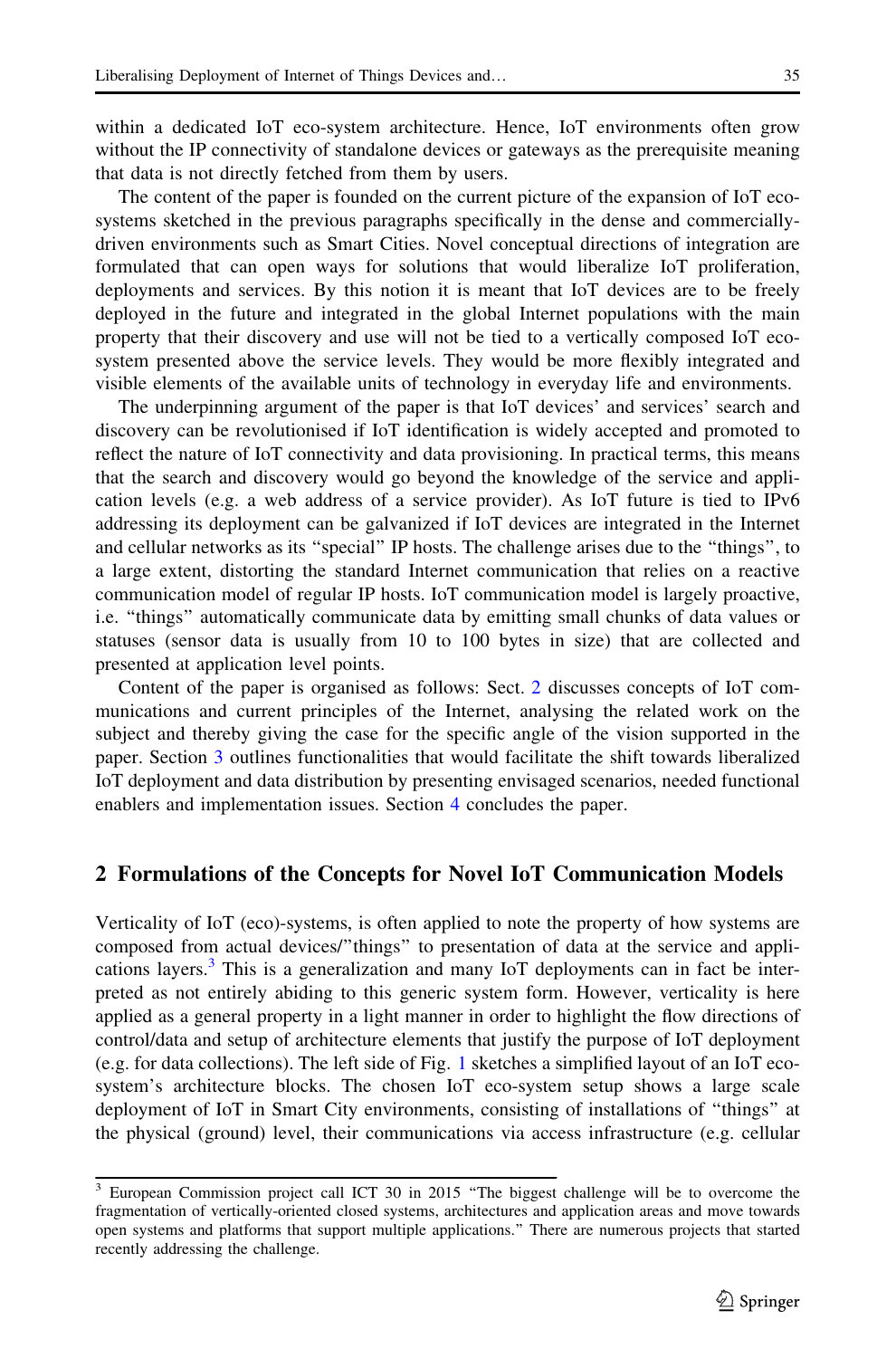<span id="page-3-0"></span>

Fig. 1 IoT eco-system(s) verticality and placement of horizontal networking area

networks, WiFi hot-spots etc.), then, via Internet communications to the installations of an IoT service provider with data processing facilities (e.g. a cloud infrastructure) and final delivery of digested data in the forms of services and applications offerings to users. Such a setup constitutes the vertical composition of an IoT eco-system.

Right side of Fig. 1 draws out a combination of topics that form the basis for the postulates discussed in the paper by showing coexistence of a large population of IoT ecosystems belonging to different service/application providers (e.g. such scenarios are now existent in many Smart Cities). It shows a contemporary challenge for interoperability and convergence of IoT eco-systems in the forms of collaborations and exchanges of data at the data processing and/or cloud level (e.g. using standardized semantics or ontological data structures as depicted in Fig. 1 [[16](#page-15-0)–[19](#page-15-0)]). The need for such a convergence of IoT ecosystems has been recognised from the early advent of the impact of IoT diversity in many environments including the foreseen growth in Smart Cities [\[18\]](#page-15-0). There are significant solutions and platforms available for interoperability at the eco-system level [[18](#page-15-0)], e.g. provided by EU collaborative initiatives such as FI-WIRE, IoT-A architectures etc. Although such global solutions would greatly increase the deployment efficiency of a citywide IoT system and improve the visibility and availability of data, aligning complex data structures such as semantics or ontology between different eco-systems is a complex global task both in terms of the (subjective) logic applied to link the data and lack of incentives for complete interoperability. Reality sees the drivers of IoT services in Smart Cities often dictated by independent Smart City companies and there is also a significant share of the IoT population to emerge via stand-alone IoT devices and clusters that can independently connect to the Internet as web servers (as mentioned in the previous section).

In addition, even if the interoperability and convergence is greatly improved at the cloud/middleware level and complementarities between the data models are working, some properties of verticality and eco-system separations would still apply (visibility of processed data at the level of applications). As shown in Sect. [3](#page-8-0) some of the features proposed in the paper are agnostic to data languages/model (e.g. ontology) as a near-match search and discovery principle is proposed and based on the novel revolutionary approach of networking facilitated by concepts of Information-Centric Networking (ICN). To facilitate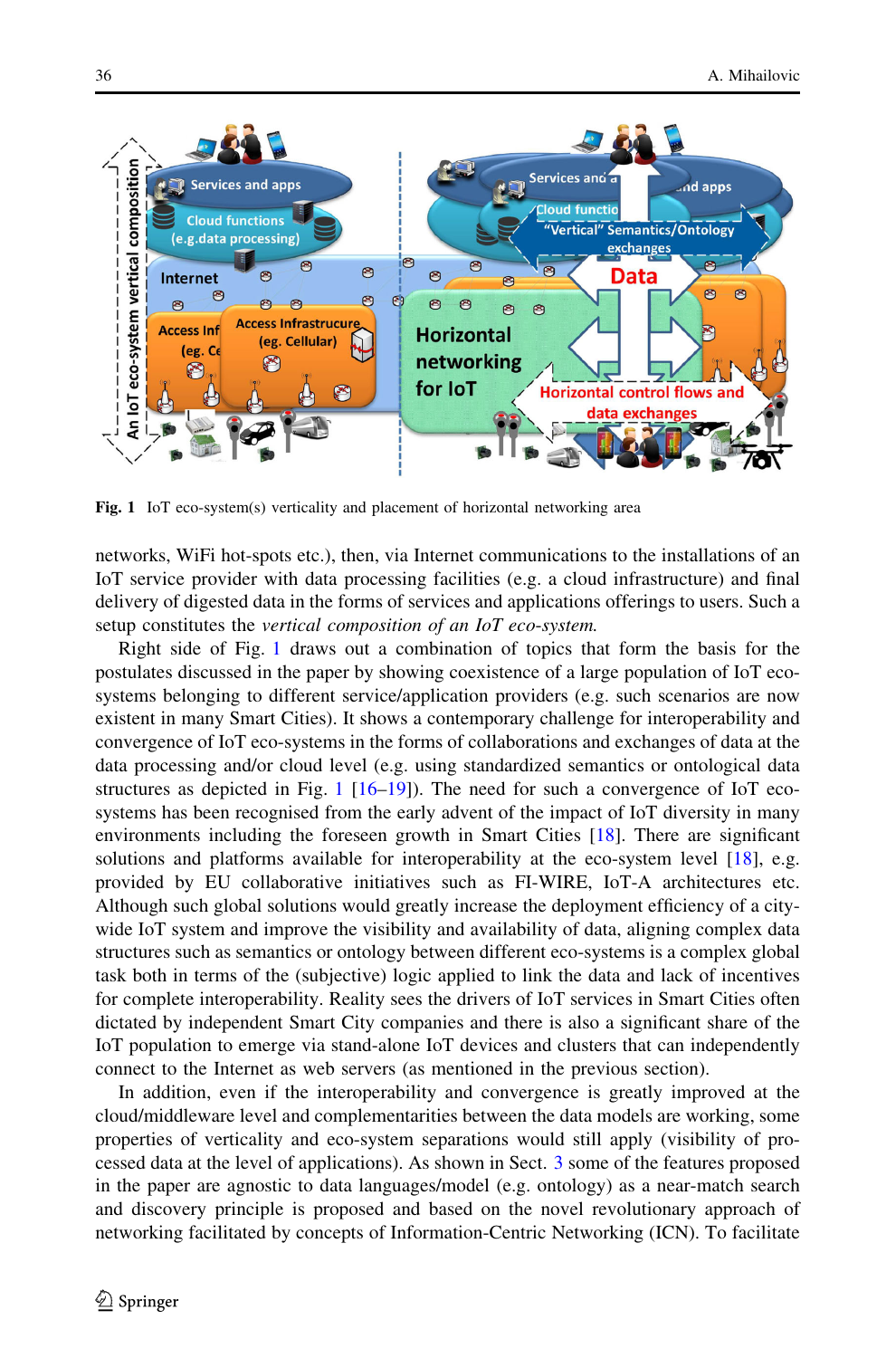<span id="page-4-0"></span>that, a simplification of IoT descriptions is the essential requirement to facilitate the discovery of IoT data and services in liberalised scenarios. The need for liberalisation of IoT discoveries, hence deployments, is recognised through expecting very high density of IoT devices and providers to be present in Smart Cities. Solutions that provide quick discovery and access to IoT data might be facilitated by novel networking methods and are more fitting with the reality than expecting alignments at system levels as existent today. However, it is noted that while direct IoT data fetching might be sufficient in many scenarios, some IoT services are only possible after data has been further processed and linked, in which case, interoperability and convergence at the system level are necessary. This intersection defines the specific contribution of the paper towards the property of horizontality of IoT data and service distributions.

Figure [1](#page-3-0) also shows the explanatory concept termed *horizontal networking for IoT*, distributed in the Internet, arbitrary access infrastructure and IoT devices on the physical level. It primarily explains communications and control/data flows from IoT in almost direct manner surpassing the need to obey the vertical compositions in some instances of communications.

# 2.1 Conceptualisations of a Case for Liberalising IoT Deployment

The main concepts are discussed below using some key observations of the properties of IoT communications:

# 2.1.1 Proactive Nature of Data Flows in IoT Communication

Application-level visibility of IoT data is the effective outcome of many IoT services, whether the needed IoT data is directly emanated by devices/''things'' or whether it is firstly processed or linked (i.e. data/cloud processing towards applications). An example can be a parking space occupancy solution in a city street supported by parking slot sensors and delivered via Smart City company's applications. A user as a service beneficiary could be located in the proximity of IoT device(s) that generate such data. Data harvesting is typically a proactive action. The IoT data can be either pulled or pushed (something subscribed to) "into" the system upon a change or obtained periodically. The user receives data from the system, de facto from an intermediary location, i.e. as a web level data presentation. It often does not directly contact the sensor. A disparity can be noticed with the way the traditional Internet data exchanges occur, that are mostly reactive: there, a user establishes an end-to-end communication after discovering the IP address of the end-host of its communication request, e.g. using DNS. Hence, the conventional way is that the communication is setup between the actual IP hosts: data source and data seeker; in IoT setups, as described, data undergoes collections, and sometimes processing, via service platforms.

# 2.1.2 Different Fundamentals of Search and Discovery of IoT Devices, Services and Data

As explained in the previous sub-section, in IoT, data flows happen proactively, while the typical Internet communication it is reactive.<sup>4</sup> Then, IoT is not about the end-points as in

Due to expanding types of IoT/Internet devices and services, exceptions or hybrids are likely between proactive and reactive communications.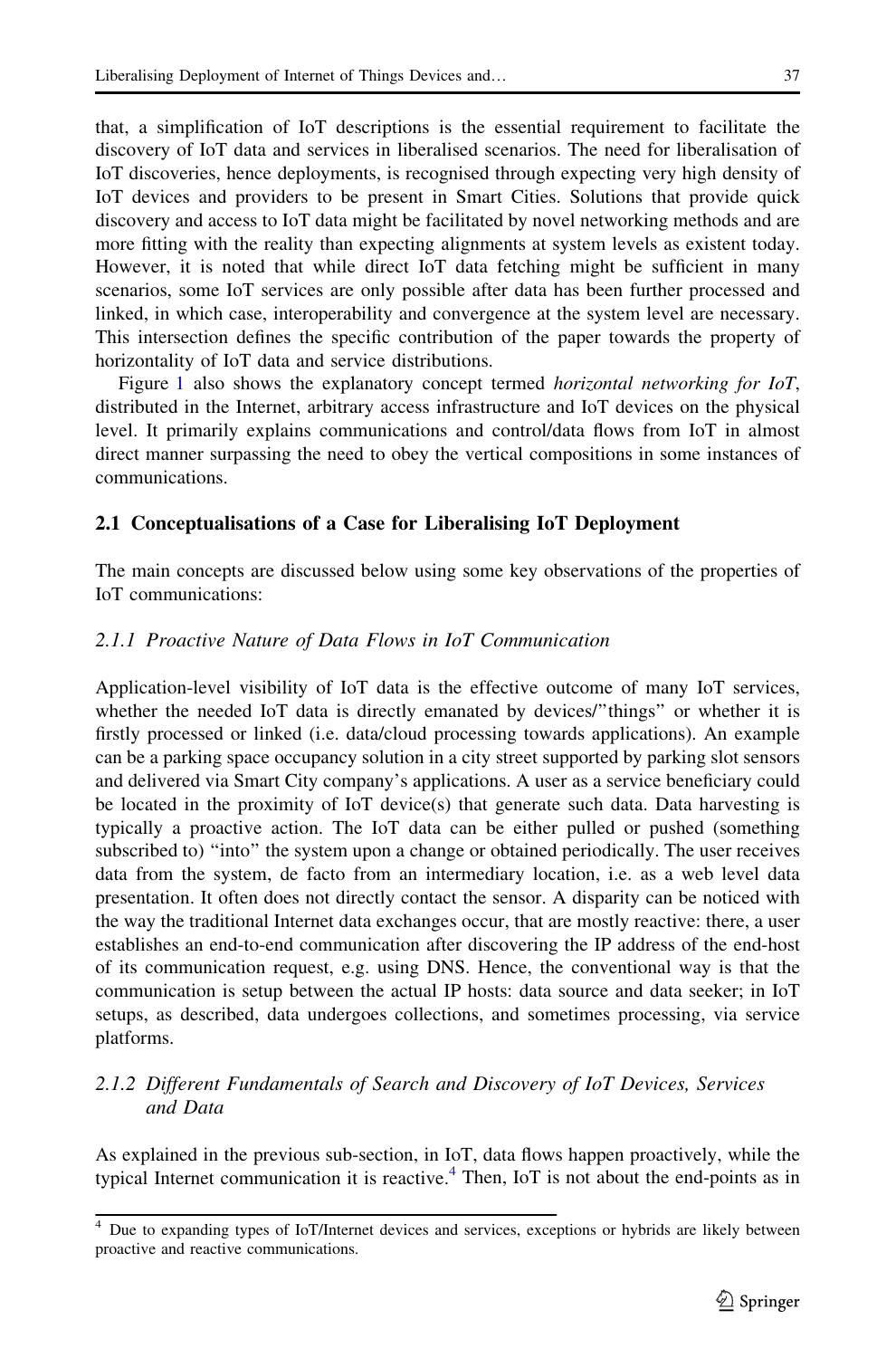the typical Internet communications. End-points in IoT are generally active in data delivery, not in session establishment with whoever seeks the information as in the conventional Internet. As the Internet's engines are DNS lookup and web-level searches (e.g. Google) a similar notion would apply for IoT discovery. However, IoT bring a physical, spatial, timely, use-related and connectivity factors in the equation when thinking about the search and discovery. As shown in [\[16\]](#page-15-0), some of these factors have been recognised as key descriptions of sensors from the early advent of the technology and have in fact been the triggers for development of Semantic Sensor Web (SSW) using ontology languages such as OWL/RDF that are being perfected by international initiatives and working groups [[17](#page-15-0), [19](#page-15-0)]. Much of the SSW ideas have gone into complex environmental descriptions and application-level search and processes. In the following, some of these are revisited as rudimentary dimensions of space, time, connectivity and ownership and are extracted as items that would facilitate the simplified *search and discovery* fundamentals for liberalised IoT deployments:

- Physical location: e.g. when in a city area such as a street, a search can include the actual physical location as the main search criteria. The physical location can also include geographical coordinates/tags, regions, streets, building etc. Currently, users know the service in advance by knowing the web address/apps of the IoT provider in an area. Running a search with a city's region such as a street using the traditional Internet search engine would be futile or require a skilful or lengthy searching to discover the location-related IoT service(s) of the actual IoT provider.
- Timely dimension: what is being searched for often has a real meaning if time is known or recorded.
- *Ownerships:* knowing the responsible company, public body or individual (sometime even devices' manufacturer) that own the IoT devices or services and certify the data, would make the search and data fetching more meaningful. Quite importantly, it would define the trust and data integrity framework.
- Connectivity: a defining item of the search can include network or access location, such a seeking specific (cellular) network operators or wireless access points. This option also applies to addresses (e.g. IP address or subnet<sup>5</sup>) as connectivity identifiers.
- Data Name, Attribute, Status and Query Logic: running a generic search such as ''temperature'' or ''traffic congestion'', a URI name or path/query name segment (more on naming is given in Sect. [3](#page-8-0)), or applying a simple query logic (e.g. seek only air pollution values from a public provider in a city location) would render a targeted and relevant resolving of the information. In addition, an open search could return some of the previous items such as the physical location, time, ownership, cell ID etc. In other words, it can facilitate the actual discovery of IoT devices and their data relative to a user's location.

While the above list is neither exhaustive nor mandatory for all items listed, it serves to elucidate the shift from the traditional Internet regarding the information needed to facilitate the IoT search and discovery. Currently, much of the IoT data formulations are concerned with data names and attributes. In order to link data with a more complex relevance and interrelations sophisticated semantical and ontological solution [\[17–19\]](#page-15-0) are proposed. However, they are yet to be universally endorsed, aligned, federated and globally understood. Most importantly, IoT eco-system providers such as Smart City

<sup>5</sup> It is difficult to imagine a scalable DNS system for IoT devices if there would be billions of them in the future and identical to the DNS use for standard IP hosts.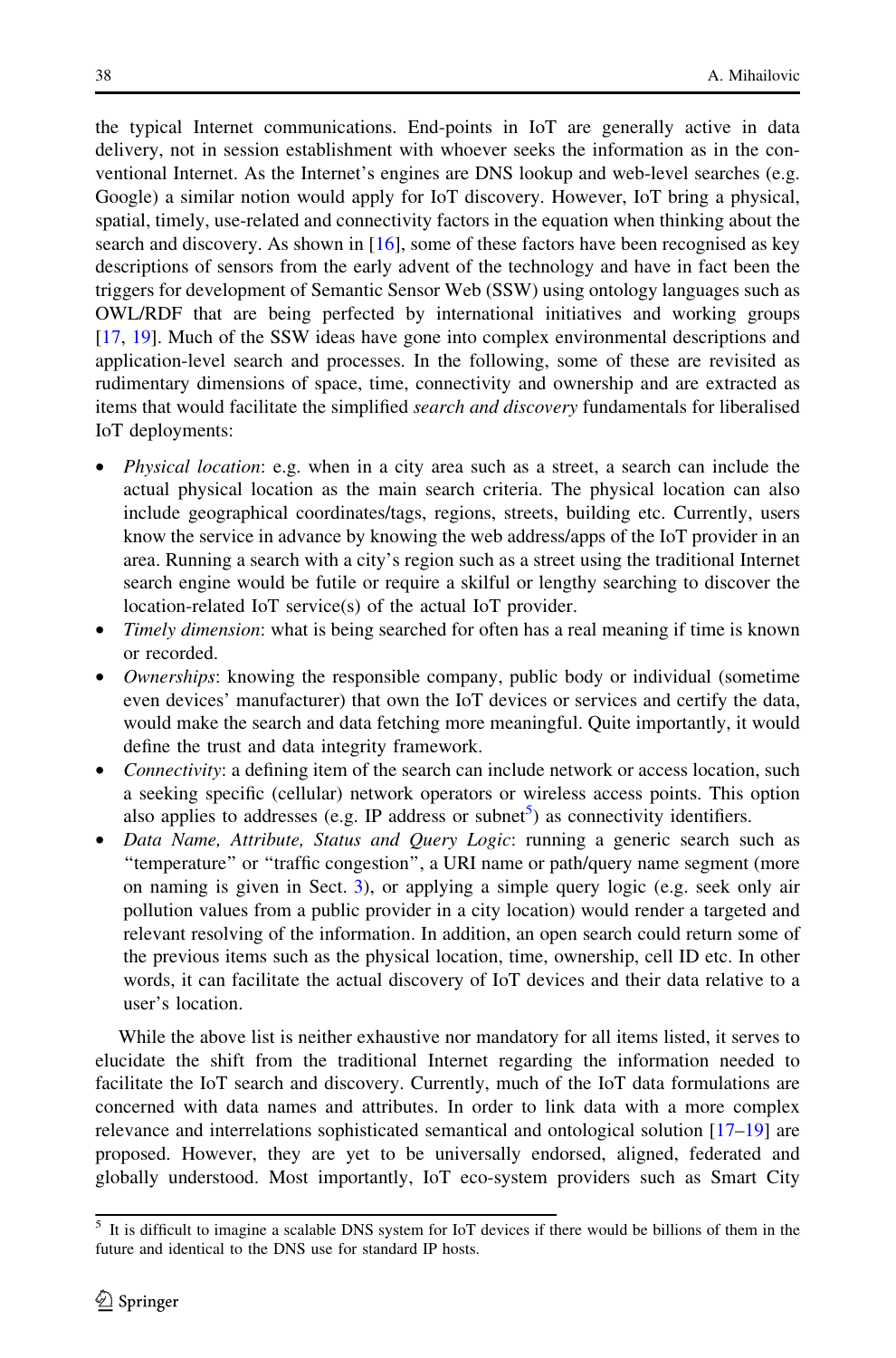companies are likely to use their own closed models. The solutions discussed in the paper are of less descriptive complexity and relate to meta-data that would facilitate the direct search and discovery principles of IoT communications. These would be relevant in scenarios of diverse large scale deployments of many IoT devices belonging to different owners and providers and densely scattered in cities. As such they would enable more liberalised integration and visibility of such devices in the fabric of Internet.

Another argument here is that the more complex data semantics/ontology are items of information that are relevant after data has been fetched by a user on the ground or are already inside the eco-system. The search and discovery explained ''happens before'' referring to user-centric search for IoT devices that can happen in real situations in cities. IoT communications could be significantly augmented if there are available information that define the presence of IoT devices in the physical, communication, timely and ownership dimensions, as reasonably simple data fields.

#### 2.1.3 Emerging Novel Networking and Routing Models

The traditional host centric and packet forwarding models of the Internet routing fabric are working well but are also evolving. In a nutshell, Internet routing is currently based on processing IP addresses in routers using simple forwarding rules. For an envisaged future grand population of billions of IPv6 IoT devices there are few immediate concerns (practical problems of IoT Networking and traditional TCP/IP suite are given in [\[21\]](#page-15-0)):

- 1. topological relevance of stand-alone IP-enabled IoT devices/gateways could become a big future puzzle when put in practice. It gets further complicated if permanent/ temporary address allocations are shuffled and a significant percentage of IoT devices is mobile.
- 2. the proactive nature of IoT communications, as discussed previously and due to the verticality of IoT eco-systems, leads to a consideration that the appropriate routing model for IoT is not the end-to-end host-centric reactive model applied in the Internet. Rather, in large scale dense IoT environments, the new models should be a means to discover and fetch data from IoT devices with relevance to locations and to facilitate such a makeshift horizontal networking flow of control and data harvesting (e.g. between users and local IoT devices).

Two novel trends in networking can be extracted that support the case of IoT paradigm shift:

• On-demand and flexible routing installations: This is being enabled by Software Defined Networking (SDN) solutions [\[22\]](#page-15-0) via abstracted separations of control and data planes in network infrastructures. A control entity (control plane) can install routing commands in programmable routers (data plane) upon a flow/session communication request. A communication request in IoT can be search and discovery step (as an ''IPless" layer2/3 message), hence, network's control can point to data location $<sup>6</sup>$  or install</sup> routing pointers/deliver the actual data. In addition, data flows in IoT are often localised, sporadic, bursty and small. SDN solutions can surpass the conventional routing rules of today's networks and allow for (localised) networking framework that accommodates for the specific nature of IoT communications.

Instead of the conventional request that uses the destination IP address as the pointer of the routing solution.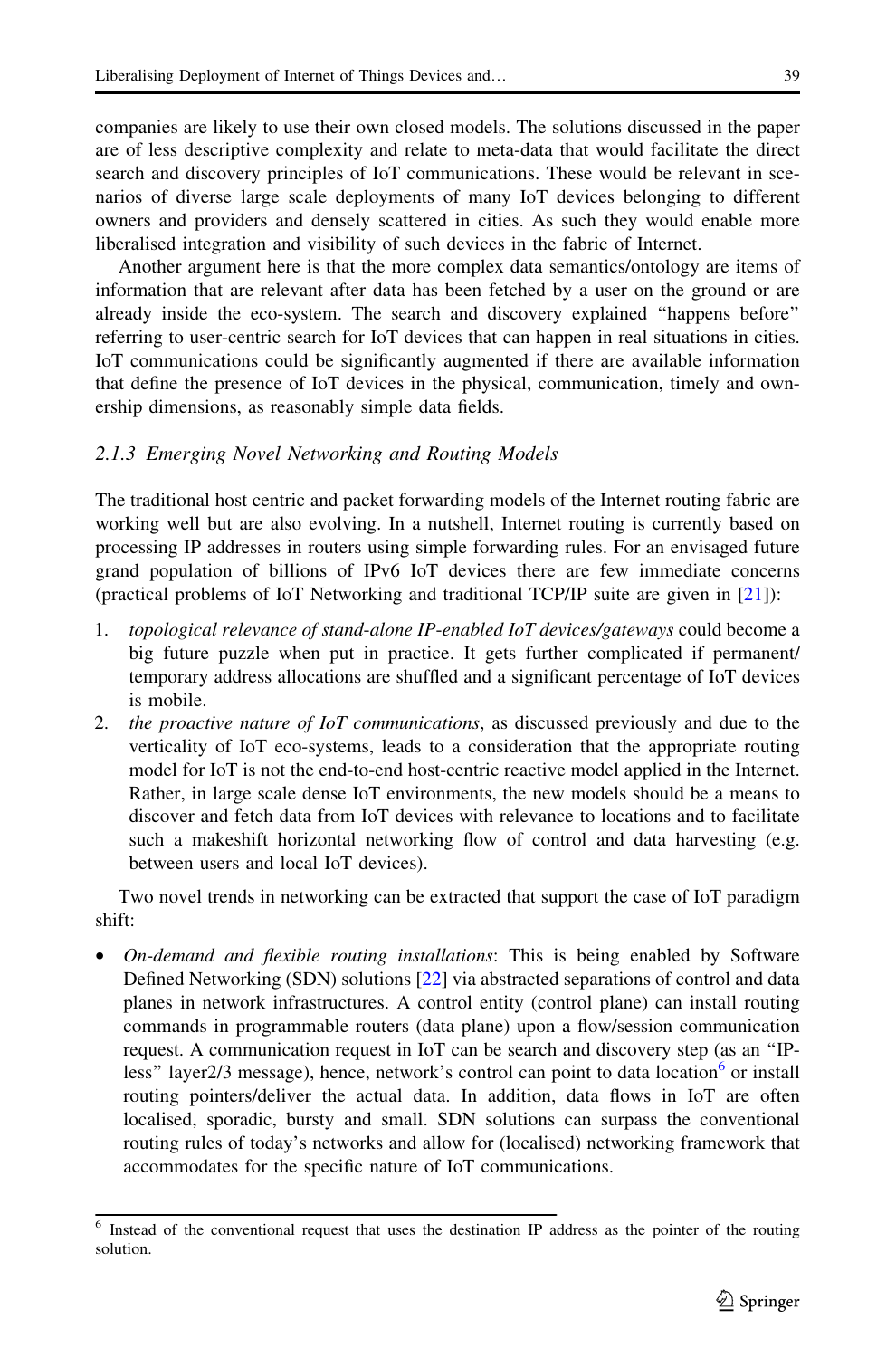• Routing based on the context of the search: The pivotal new thinking is embodied in the Named-Data Networking (NDN) [[23](#page-16-0)] proposal that follows an ongoing line of research under Information Centric Networking [\[24\]](#page-16-0) for traditional Internet type communications. To summarize, data that is sought is specified as the Interest search packet by the receiver/seeker (e.g. data is identified similar to URLs) and such Interest travels ''upwards'' towards the data source or intermediate storing routers as a searchand-path-establishment packet. When the data content is found at an intermediate router, it follows back the search path. The concept has initially been recognised as very fitting to IoT environments [[25](#page-16-0)] and has already been proposed and trialled as a solution for IoT search and collections at scoped campus-type environments [[26](#page-16-0), [27](#page-16-0)], automation scenarios in buildings [[32](#page-16-0)], direct intercommunications between vehicles [[20](#page-15-0)] etc. In these cases the search Interest packet specifying the assigned data name is a preset data structure that specifies the data type (e.g. temperature, humidity, noise, voltage, on/off indications for environmental conditions or actuation states…) and the named location (e.g. a room in building [[27](#page-16-0)]). Recently, a summary of NDN potentials and solutions for IoT was surveyed and grouped as ranges of issues and challenges [[28](#page-16-0)]. In parallel, there is a notable novel proposal for ICN/NDN-based IoT solution [[29](#page-16-0)] using a slightly different search and routing model than the mentioned NDN for IoT solutions but following the same conceptual foundations. Rather than performing a name-based search from the very initial search step, in [\[29\]](#page-16-0) the search first locates the root CoAP-based Resource Directory (RD) as specified in [[30](#page-16-0)] using IP address/URL of the RD (i.e. via DNS or pre-configuration with RD's IP address). From then on, the search can continue to other RDs located at nearby network elements (i.e. gateways, access points, routers) using NDN principles. Interestingly, the solution in [\[29](#page-16-0)] does not directly use a specific NDN-type names for IoT (e.g./ndn/kcl.edu/strand\_building/ 1st\_floor/room\_17/temperature) for each IoT resource but uses a more scalable and manageable generic and opportunistic search process using attributes of IoT data (e.g. ''traffic'') and following the format of IoT data annotations used by CoAP [[11](#page-15-0)] and specified as CORE Link Formats [[31](#page-16-0)]. If an immediate match is not found, the RD distributes the attribute-based search to all network elements acting as RDs before match(es) are found. While these solutions are already on the path of offering realization of some of the concepts proposed in this paper, in a liberalised IoT scenario, search and discovery would be much broader and liberalised in terms of the information that describes the search (as explained in bullet point 2) of this section and in Sect. [3\)](#page-8-0) and would be done on a larger and open scale by being facilitated by the whole communication setup as in city environments. Hence, the *horizontal networking* concept is highlighted to indicate the shift towards ''horizontal'' control and data flow directions.

There has also been a significant thinking into opportunistic routing for IoT-based environments, with a related routing concept based on geographical locations of sought data sources, being a special case of the novel routing concepts applicable to IoTs. In these cases, routing is not determined by the data (neither name nor attribute) as the search (i.e. Interest) parameter, but the location of the source of the data [[33\]](#page-16-0) surpassing DNS as the address resolving mechanism in scoped networks. These schemes further demonstrate that IoT communication is not always about what is being sought for, but about where an IoT device is, or, can reflect further search and discovery options subject to situations. Clearly, in order to facilitate such flexibility and broadness of the search and discovery, knowing where and how to execute it would lead to liberalisation of IoT deployments.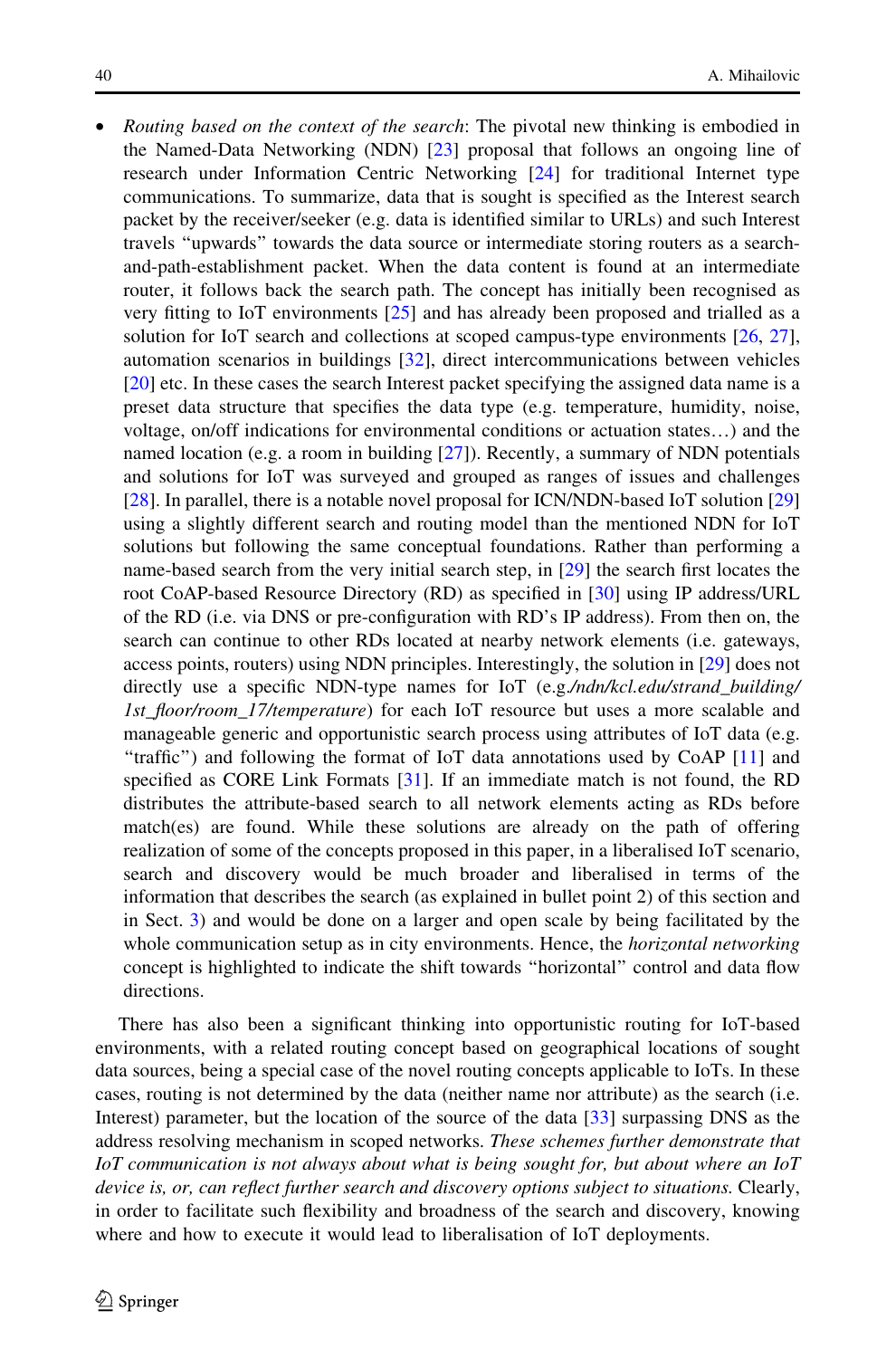## <span id="page-8-0"></span>3 Towards Enablers for Liberalised IoT Deployment

#### 3.1 Envisaging Scenarios

Laying out the needed technicalities for a liberalised IoT deployment is presented in this section as a collection of hints at the future enablers and novel models of IoT communications. A generic scenario that can help in imagining the picture of the changes in IoT deployment would include a population of IoT devices scattered randomly in a city where data emanating from them or being sent to them can be harvested/transmitted by arbitrary users (e.g. located in the vicinity of the devices). Such data harvesting is done via intermediate and opportunistic collection actions. This generic scenario surpasses the rigid vertical communication models requiring web-level visibility and knowledge of the specific providers. It also opens up novel models for IoT service provisioning, e.g. via independent or operator-level providers of IoT plug&play/ready-to-deploy devices and opportunistic service compositions. Importantly, it neither excludes nor surpasses the current vertical compositions and IoT service providers. These can also conform and evolve towards the models presented, e.g. by controlled opening of their collected data to search and discovery steps. A specific scenario is described in the following reflecting on the enablers described in the next sub-section.

Scenario of liberalised IoT deployment: a driver in a car is searching for a free parking space in a city street, there is a public and a private parking nearby, one run by a public– private partnership of a Smart City company, the other by a local private parking owner. The former is connected over a different network operator than used by the user and stores data on a public database, the latter uses the same operator as the user, it is connected as stand-alone IoT network to the Internet and stores discovery meta-data in its operator's Access Point (AP) acting as a local IoT directory. User triggers a search via its smart phone and sends ''parking & Geotag'' using the following three methods: (1) generic API (application level): it hits the public database(s) via Internet, resolves the Geotag into local street(s) and returns nearby free parking slots information from the real-time map that belongs to the Smart City company; (2) layer-agnostic, SDN-like/ICN-type search packet sent to the AP of the operator, the AP returns the IP address/URL of the parking meter gateway of the private company found in its directory and under its coverage, user then contacts the IoT gateway of the parking meters to determine the free slot, and furthermore, receives the URL/Name of the actuator that opens the gate of the private parking (two-way search, see next sub-section) (3) layer2/3 type packet is broadcast using ad-hoc WiFi mode, the packet is received by a passing car that has stored information from the parking meters in the nearby streets and returns it to the user as list of Names and URLs of parking slots/gateways that it has collected. User builds the whole picture of the availability of parking, and check the integrity of the three search outcomes using the certificates of the messages received.

### 3.2 Drafting Enablers

Enablers presented in the following text open many possibilities for gradual and large-scale initiatives and trials towards liberalized IoT deployment. In is noted that some of the fragments of solutions are already partly existent in many IoT proposals mentioned. The main areas are hereby grouped where the holistic enabling of new technologies would render immediate and foundational degrees of changes in IoT proliferations: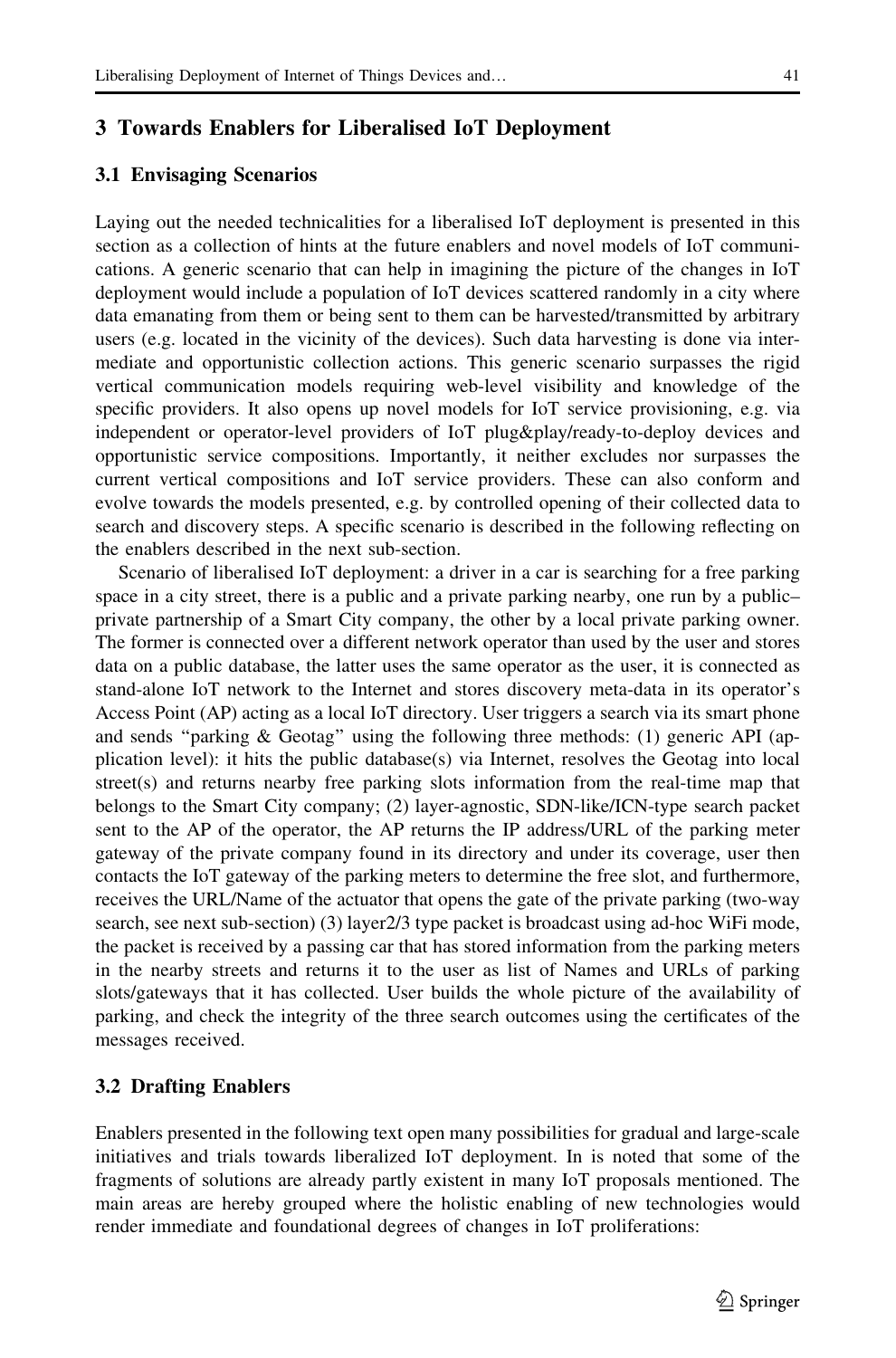# 3.2.1 Identifying IoTs

Search-based provisioning of IoT data or services means that the typical Internet DNS model of resolving domain names to IP addresses might not scale when applied to billions of IoT devices, i.e. URL/URI model of RESTful web services. IoT communications are in large not concerned with traditional session establishment, rather, with sufficiently accurate fetching of data (statuses in case of actuations). While the DNS analogy for IoT would still work it would require massive storage of real time entries per device/cluster and deal with topology, mobility and temporary address assignments of IP addresses allocated to IoT devices-URL/URI. As discussed in Sect. [2](#page-2-0), IoT search and discovery are concerned with different dimensions of how connectivity is described, not only a web-level search or IP-address-to-name resolving. Hence, the IoT identification ought to contain a multitude of identification fields that would enable the shift in the search and discovery paradigm. This forms a new meta-data that describes the place of an IoT device in real and communication environments. As noted previously, there are neither restrictions nor requirements on data models/languages that can be used for the IoT identification meta-data. A logical recommendation is that these should be simple fields that facilitate resolving of the opportunistic and near-match search and discovery discussed under 2) below. The fields of the identification meta-data can include:

- 1. Name, attribute, status, simple logic:<sup>7</sup> Reasoning can be as follows: Name can refer to a full, standardised and/or conventional naming, e.g. using URL/URI/URN annotations, NDN-names, data-trees etc., where names are structured identities that are used in examples of today.  $Attribute(s)$  can be additional descriptive simple common-sense semantics, extracted from names, or just referring to IoT device characteristics (e.g. ''temperature'', ''traffic congestions'', ''parking slot'', ''humidity'' etc.). The term attribute is used to fit with the current use for IoT resource identifications as in [[30](#page-16-0), [31](#page-16-0)] and can be logically associated with: "rt" (resource type) or "if" (interface) fields but can use broader context as ''title'' that is used in web-based semantics, path/query segments of URI or simple human conventions. The term status adds the actuation dynamic to the identity. Simple logic can include combinations of identification metadata (e.g. street\_name & traffic)
- 2. network locations: e.g. IPv6 addresses, network operators, cell/access point ID…
- 3. physical locations: geographical location (e.g. street, building) or GPS coordinates…
- 4. ownership, certificates…

This would form the IoT meta-data fields that should describe any piece of information related to IoT devices. In conceptual terms, the tradition Internet already contains analogous meta-data structure using simple fields, this being contained in all the packet header fields and payload that constitute the comprehensive identification of an Internet communication/session. Internet cyberspace is defined by the topological relevance of IP addresses and dimensions of layers; IoT communications add the cyber-physical dimension with physical/network locations and use specifics. As explained in Sect. [2\)](#page-2-0), the whole reference model for IoT communication includes the physical and other specifics of the IoT devices' connection situations. This provokes thinking beyond the traditional OSI layering in the Internet communications as the information that facilitate control and data flows are transcending many layers and include the physical and deployment dimensions.

<sup>7</sup> A more general set of descriptions is used here for what is often generically termed as: resources.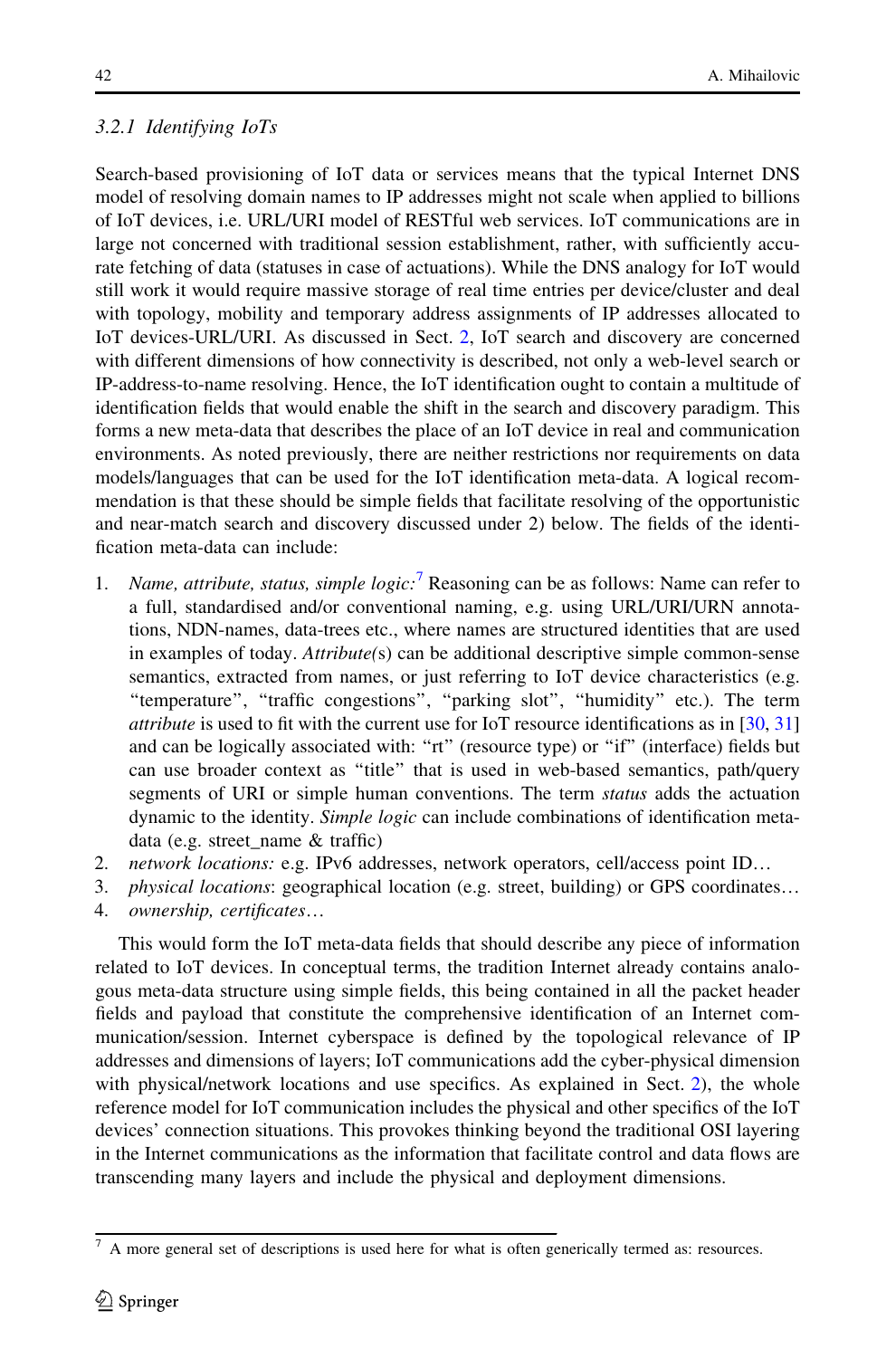The whole range of information constituting the IoT identification meta-data opens up different search logics. E.g. a user can often be concerned with running a search on discovering available IoT devices in an area (e.g. cell, geographical region) or owners/ providers (e.g. public "trusted" data), then, choosing data to be fetched. As depicted in Fig. [2,](#page-11-0) user can ''sense'' the environment around him/her before launching a search for values of data or statuses. This two way search makes the solutions broader than some of the existing ones, NDN solution than need specific names to launch the search [[20](#page-15-0), [26](#page-16-0)–[28](#page-16-0), [32](#page-16-0)] and provide application-level semantics for location based parts of the name (e.g. building or room names), location-based IoT routing [[33](#page-16-0)] or the resource discovery-based solutions (e.g. a client's application level command GET ''/.wellknown/core" that retrieves resources from a CoAP RD such as a gateway  $[11]$  $[11]$  $[11]$ ) that need URL or IP address (i.e. DNS) to contact the RD [[29](#page-16-0)]. Such schemes can still be launched after the initial search and discovery step using the IoT identification meta-data.

### 3.2.2 IoT Data Distribution

The question of how to distribute meta-data that identify IoT devices and enable the search and discovery steps opens a large collection of implementation issues. Again, these practicalities challenge the traditional ways of layering and information flows in the Internet. Some of the issues are:

- The search and discovery process ought to be opportunistic and near-match: Not all IoT devices need to be identified with a whole range of possible identification fields. Hence, a search would be resolved with a near-match. E.g. a search for parking meter occupancy in a specific street using ''the street'' as the search item would return the data matching the search. There might be parking meters that don't have ''the street'' in their identification fields. Similarly running a search on a network cell as the search field might only return the values for IoT devices that have the ''the network cell'' in the identification field (and are connected to the cell's operator). Such optional relaxation of the identification fields would make the whole system grow in opportunistic but liberalized manner that can be coherently organized or standardized in its mature implementation stages. It would surpass the scalability concerns of some NDN for IoT solutions that are based on exact name searches when generally distributed in networks (name scaling can happen only within scoped regions, e.g. buildings) and matches the "attribute" based opportunistic search as in [\[29\]](#page-16-0).
- Locations and ownership of databases holding IoT identification: Envisaging the locations of databases breaks the traditional layering notions. Also, data can be localized and not repeated in all databases, the search location can determine the scope and depth of the response. IoT identification data primarily ought to be timely and give the closest to real time readings of the values on the ground, or in other words, the latest. Such a requirement projects differently depending on the type of IoT devices and period of their reporting of data. Location-wise, the databases storing dynamic and timely IoT identification data can span from commercial databases in an IoT ecosystem (i.e. a smart city company) to public databases storing utility data, transport, environmental data, citizen's IoT devices etc. Similar to NDN concepts, IoT meta-data can be stored in the networking infrastructure as caches, i.e. a concept of a storing (access) router [[23](#page-16-0)]. E.g. a router or access point would usually be part of a network operator or wireless access provider [\[29\]](#page-16-0). For cellular and traditional networks, the data storage capability in some of the transit components of the infrastructure would require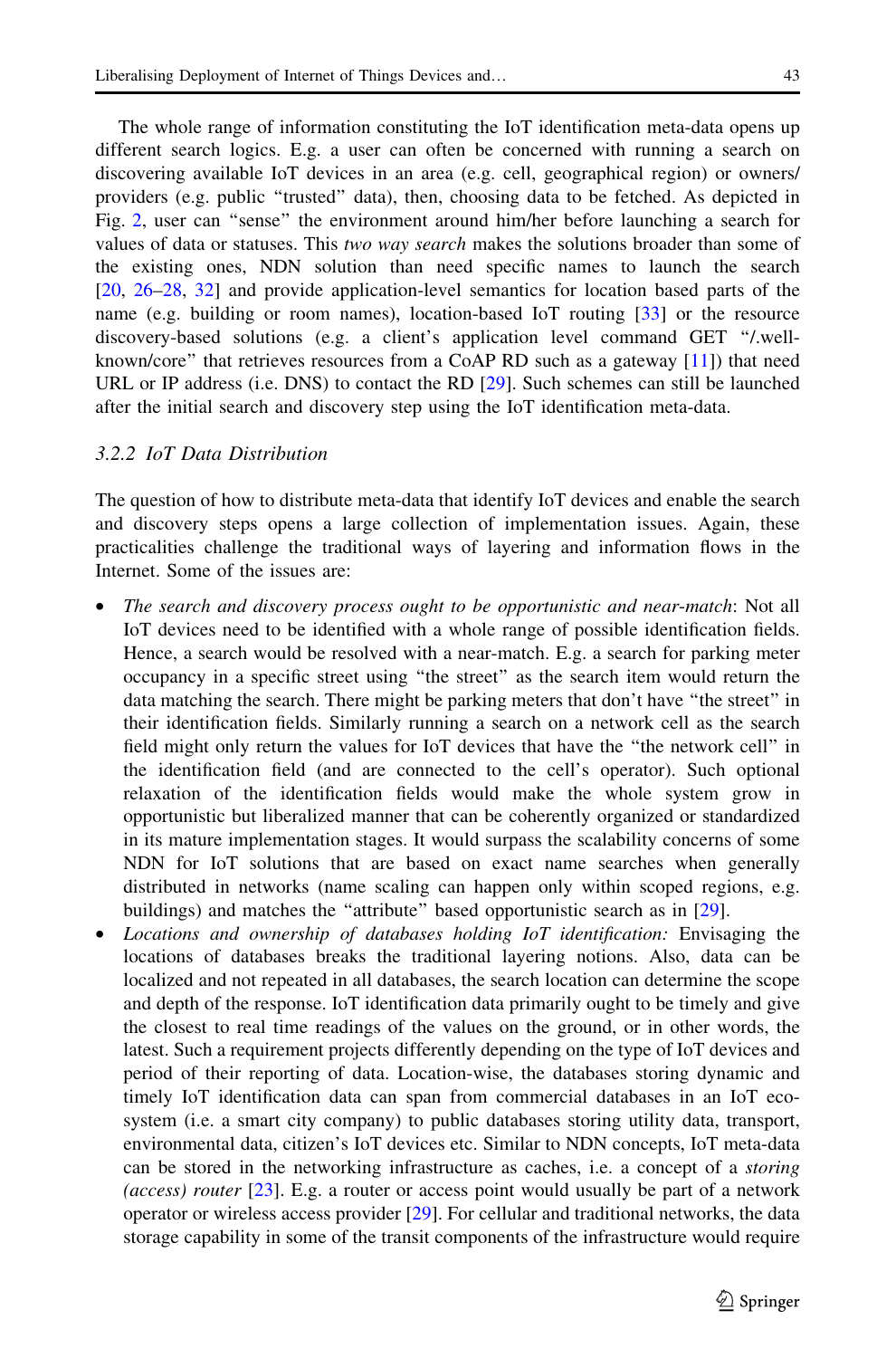<span id="page-11-0"></span>

Fig. 2 A two way search example steps

similar changes as proposed in NDN, even if the storage is minimal and reduced to meta-data from the local IoT devices. One example of a wireless access provider is the access and routing infrastructure used for smart grid solution by Cisco, were storage extensions can be provided by proprietary components in the network (e.g. based on Cisco's CGR routers). Finally, the straightforward location for localized data directories keeping IoT identifications is gateways. This is already provisioned for CoAP implementation of resource directories as mentioned previously [\[30\]](#page-16-0) regarding the action of resource discovery. Some examples of data locations are depicted in Fig. 3. Solutions in this paper propose more comprehensive search-related data such as physical locations, network access identifications etc. In fact, these can be a pre-step to discovery of gateways. This goes back to what is mentioned above that a near-match search returns a response that is subject to the search, a search for data might return an



Fig. 3 Examples of locations of IoT data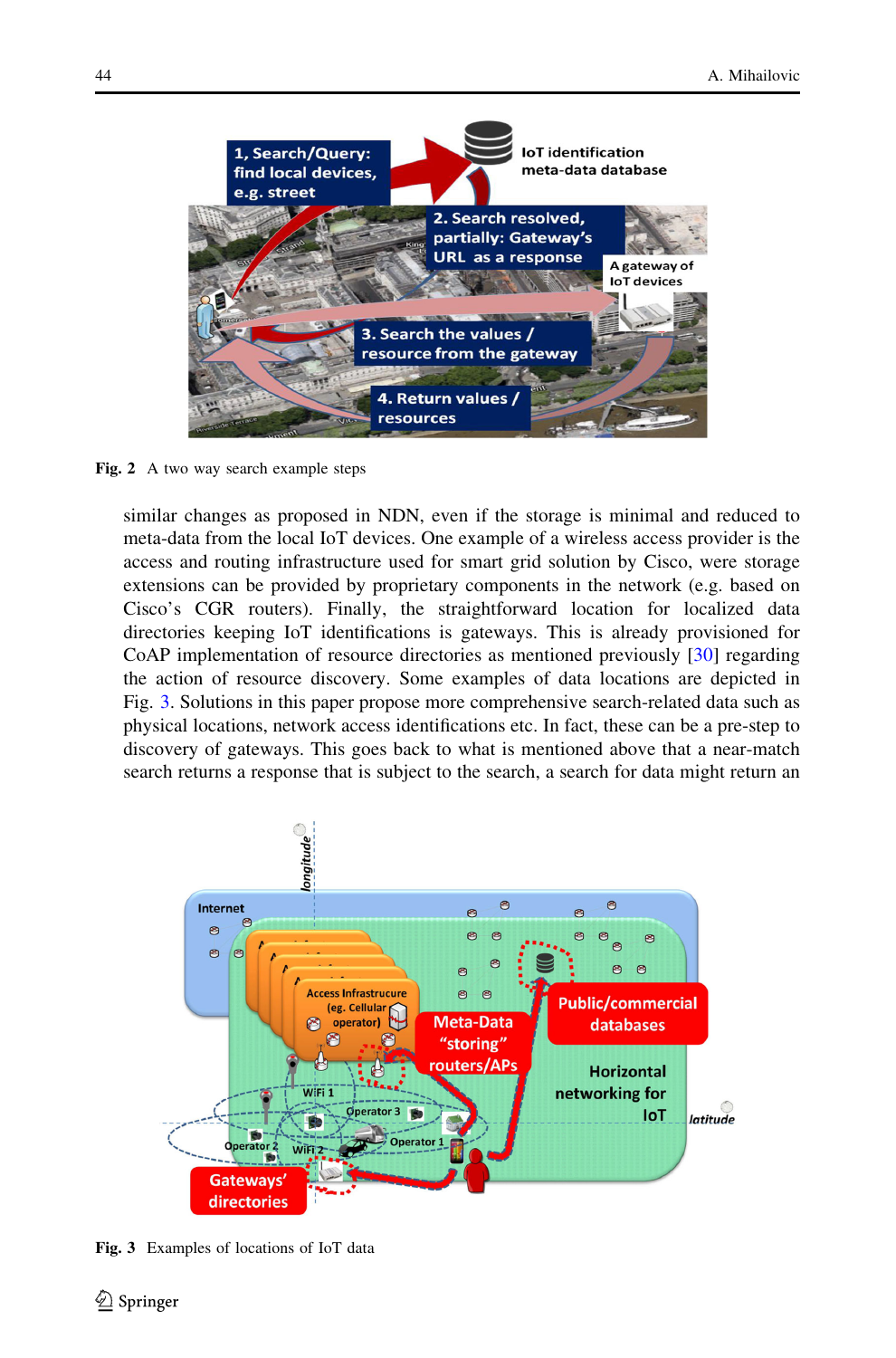address of a gateway, from where the CoAP research discovery can be applied (as shown in Fig. [2\)](#page-11-0) for discovering the actual resources.

#### 3.2.3 Facilitating Data Search and Discovery

As the overall scheme surpasses the thinking in the traditional layering sense, the actions of search and discovery are layer unbounded. They can consist of a layer-less search queries similar to NDN solutions or SDN models, public or commercial databases or a straightforward web-level API search processes, e.g. using a city area map as the search web platform. One of the main research and implementation issues would be how to direct the search to an appropriate location, as the data distributions are opportunistic, near-match and distributed. Some resolving or anycast mechanisms can be enforced to locate and direct the queries to appropriate search methods and locations as shown in Fig. [3](#page-11-0).

#### 3.2.4 Infrastructure Support

Traditional functionalities of infrastructure elements should be reconsidered for requirements of horizontal networking for IoT. Similarly to NDN and [[29](#page-16-0)], router or access elements (e.g. base stations) can be extended with storing capabilities (e.g. Store option in routers as in NDN) and enhanced to include IoT identification options and search resolving. In addition, public/private databases would be available and discoverable at global or scoped locations in networks.

#### 3.2.5 IoT Communication Protocols

The question remains how to distribute data with IoT identification fields to suitable database locations where search and discovery can be executed, i.e. the registration step. Most of the current IoT devices either send data to dedicated databases in raw or specific formats (e.g. JSON, XML) or are dormant until a data request arrives pulling the content from the device. In fact, many IoT devices do not have capabilities to packetize or obtain all required (or some of them) fields that would complete the IoT identification meta-data. Hence, a solution could be that the intermediate points, such as gateways or routing infrastructure, add the missing fields or some fields that such entities are capable of adding. The fields can include Geotags, physical locations, network level locations, IP addresses of gateways, ownership etc. Likewise, the fields can be appropriately added by databases, e.g. a database holding data for a building can add the building identifiers as the data tree for all data available inside it [\[27,](#page-16-0) [32\]](#page-16-0).

#### 3.2.6 Novel Routing and Communications

Continuing the previous two items, communication protocols would include search-based requests as the inherent features of the horizontal networking. Principles can be matched to NDN data searches, or some generic API scheme, however, in liberalized IoT deployments a search packet might not include the data being searched for but a general discovery of data sources as discussed previously. In addition, sending of the search packets would depend on the scenario as it might be sent ''upstream'' the networks or targeted to data location, or, directly to gateways or IoT devices [\[20\]](#page-15-0).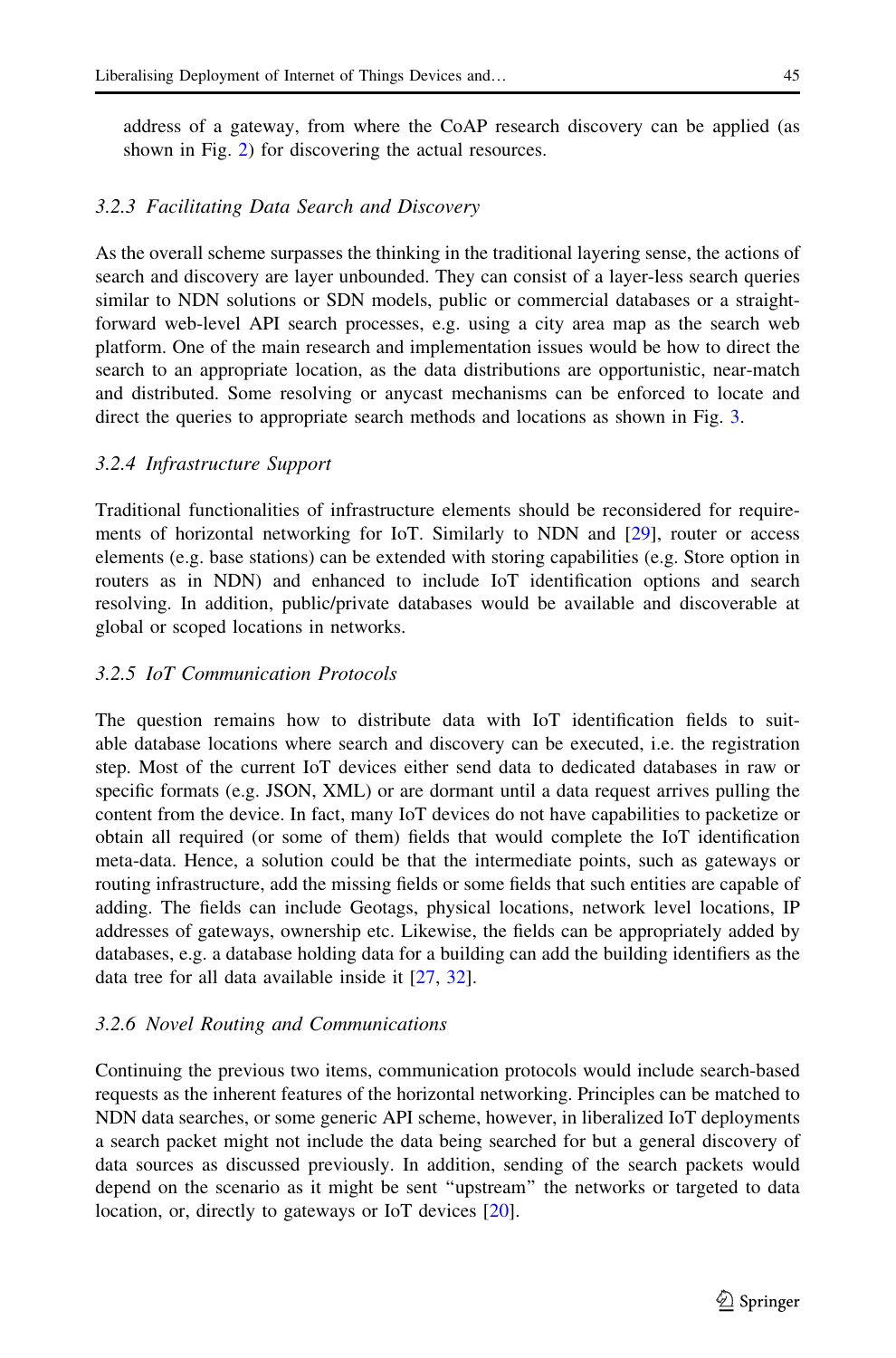### 3.2.7 Overall Security Considerations

Liberalisation of IoT deployments induces great challenges for opening data distributions. Besides the vast security, privacy and trust challenges encountered in IoT communications [[34](#page-16-0)], a related paradigm shift is already noted in NDN [\[24,](#page-16-0) [25](#page-16-0), [28\]](#page-16-0) and explained as a specific novel set of security considerations. These specific challenges arise due to the departure from the traditional end-to-end security model as applied in the traditional Internet. In the case of liberalized IoT deployment: data and control, i.e. responses and searches, then, field additions by intermediate entities or databases, then, data locations and many other technicalities all add novel and diverse security challenges. Such a collection of issues calls for another extensive study outside the reach of this paper. In order to present the challenges, the following analogy can be explanatory: In the conventional Internet, searching data is based on the following generalisation—launching the search in an unrestricted manner, trusting the search engine, using judgment and reputation to trust the name of the content and the actual content. In some cases, content is restricted and requires authorization to access it. For IoT communications, the current vertical setup of IoT eco-systems puts the issue of data authenticity in the hands of the providers of IoT data (e.g. a Smart City company). In another scenario, a smart home user is the only authorized person to obtain the readings from the specific IoT devices. In the mentioned NDN for IoT solutions managed keys are used for piggybacking signatures or encrypting the data, sometimes even the names. This is a guiding scenario from NDN, however, does not cover all dimensions of broader, liberalized scenarios in large scale environments. There, a certifying/key entity might not be easy to establish on a large opportunistic scale, then addition of fields needs to be trusted and data integrity needs to be preserved. Information distributed can be public and private, so do the databases/data locations. Just these issues demonstrate the enormity of the challenge in liberalizing IoT deployment and distribution of data. As the system is already described as opportunistic and near-match, it is reasonably projected that there would be a process of trusted private or public databases or networks (providers) that would gradually provide the storage and availability of data in controlled and trusted manner along with the certificates/keys. Ultimately, there could be distributed collections of confidential and open data that resemble the data acquisition model of the traditional Internet.

#### 3.3 Implementation Issues

Laying out a *roadmap* for the enablers presented in the previous subsection is unrealistic due to scope and diversity of issues that are involved. It is possible to facilitate some of the search and discovery mechanisms presented in the paper using a web-level platform such as a city area map where IoT devices are registered and pinging their presence and identifications. A private/public database can facilitate such a platform with a generic API [[18](#page-15-0)] that would have the potential to grow and store IoT entries for open and authenticated access. Much of this is already existent in various forms and can be adapted to the identification meta-data and search and discovery principles. Similarly, access providers such as cellular operators can provide similar storage capabilities, i.e. as databases, or some more dynamic and smaller data locations such as the storing router/access points or other elements of the infrastructure.

The IoT identification meta-data can be parts of the existing databases of commercial or public providers. As explained in Sect. [2.1](#page-4-0) this can be a storage step preceding more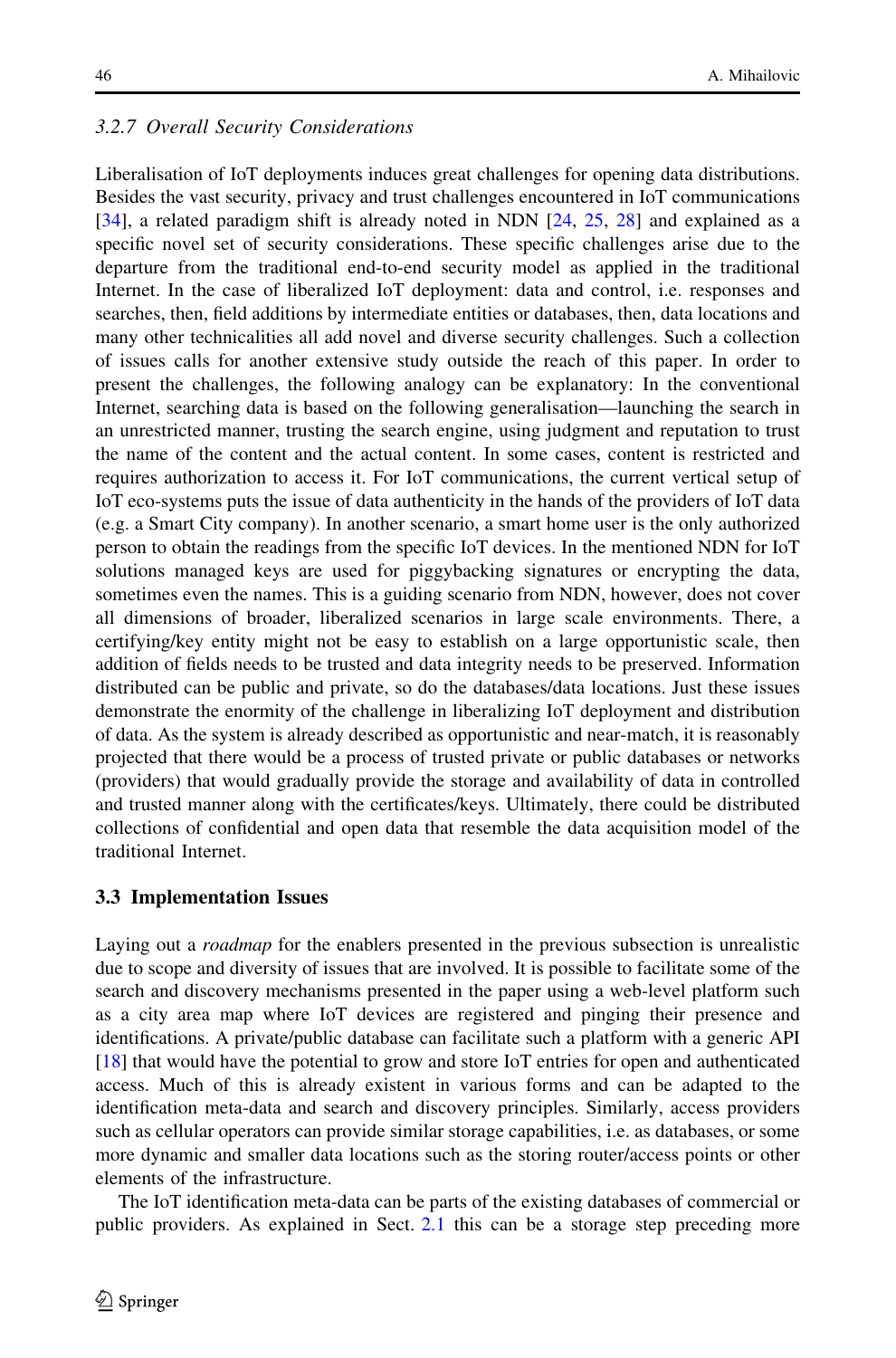<span id="page-14-0"></span>complex processing using semantic or ontology tools. In fact such structured data would ease the processing complexity of much of the data manipulation entities in systems. Interestingly, IoT identification meta-data can serve as entries to Big Data databases as natural input of information from the ''ground''. Some of the early projections at the challenges existent in Big Data for IoT and Smart Cities [[35](#page-16-0)] recommend feeding of structured data to real-time data systems, e.g. data that are tagged with geo-locations or similar structuring that helps in their sorting and classification. These would assist in faster real-time processing and data batching.

Finally, there are multitude of questions that need to be resolved in implementations of the solutions: federation/convention/standardisation of meta-data describing the cyberphysical reality of IoT, scalability concerns, registration of meta-data, protocol adaptations, mobility of sensors, coupling with existing and more complex data models, integration with existing IoT eco-systems/platforms, coexistence with existing identification meta-data, embracing new models of IoT devices and their identities (e.g. via  $QR$  codes, NFC tags etc.), use of compression algorithms for IoT identification meta-data etc. This clarifies that the solutions analyzed in the paper are not all-encompassing but tackle a particular portion of the space of IoT deployment in Smart Cities. As such they could open liberalized engagement and visibility of independent, small scale IoT devices and providers. As mentioned, the solutions are not in conflict with the expansion of the autonomous, vertical IoT eco-systems, in fact, they could allow for more open and wider data flows and provisioning. They also provide an opening for involvement of the stakeholders such as network operators in IoT data distributions and control of devices and services.

### 4 Conclusions

This paper outlines a holistic approach to IoT communications in large scale environments such as emerging urban IoT deployments called Smart Cities. These IoT environments are characterized by large density and diversity of IoT devices, uses and applications. More importantly, the Smart Cities scene finds new stakeholders, from smart city companies as market players, to public companies or bodies that aim to utilize the technologies for improvement of civil services in cities. In parallel, the existing stakeholders such as telecom operators are harnessing the opportunities by moving towards standardization of IoT-friendly wireless access technologies. The concept of vertically is widely recognized as a model of how IoT systems are composed, how IoT data flows and is processed before delivery to applications. It has caused a tremendous surge in services and visibility of IoT technology. However, the setup is fragmented in many system aspects and triggers research towards interoperability. This paper addresses some conceptual and technical issues that have caused the unravelling of the existing features of IoT systems. It aims to assist in interpreting the specifics of IoT communications mainly caused by the conflicting paradigms of the traditional Internet communication model with the IoT communication requirements. The analysis offers a different perspective on how the IoT communication can grow and become more inherently integrated in today's networks. The vision is long term, speculative and conceptual, however some functionalities such as (existing or new) public/private databases that facilitate the IoT-tailored search and discovery mechanisms could be aligned or installed quite soon as embryos of the shift towards the liberalised IoT deployments.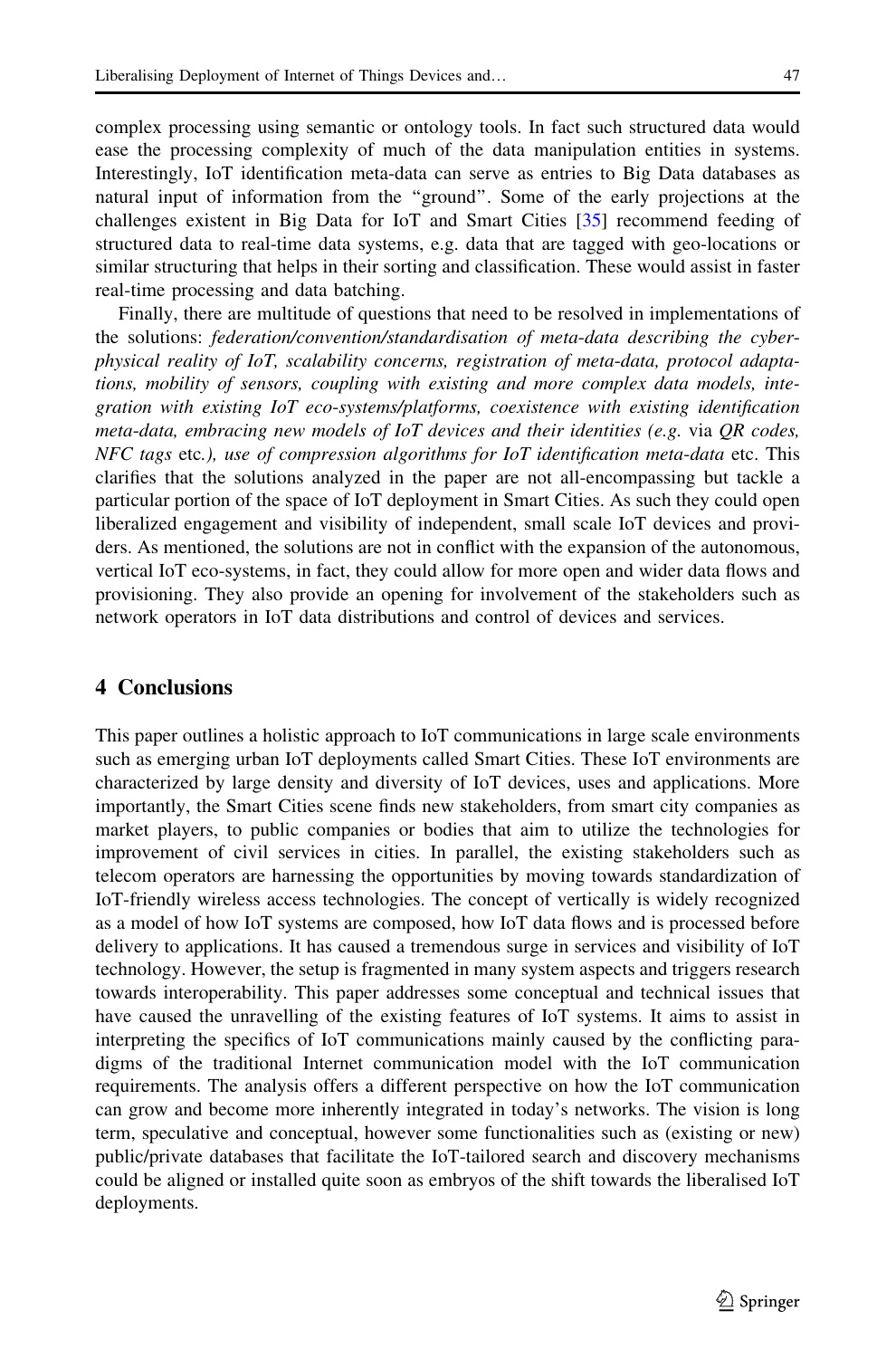<span id="page-15-0"></span>Acknowledgments Work is funded by European Union project Fore-Mont as a part of Seventh Framework Programme (Grant Agreement No. 315970 FP7-REGPOT-CT-2013) [http://www.foremont.ac.me.](http://www.foremont.ac.me) Core ideas had been contributed to a European Union Horizon 2020 proposal in 2015. The author expresses gratitude to the proposal team involved.

Open Access This article is distributed under the terms of the Creative Commons Attribution 4.0 International License [\(http://creativecommons.org/licenses/by/4.0/\)](http://creativecommons.org/licenses/by/4.0/), which permits unrestricted use, distribution, and reproduction in any medium, provided you give appropriate credit to the original author(s) and the source, provide a link to the Creative Commons license, and indicate if changes were made.

### References

- 1. Giusto, D., Iera, A., Morabito, G., & Atzori, L. (Eds.). (2010). The internet of things. Berlin: Springer.
- 2. Gartner Says the Internet of Things Installed Base Will Grow to 26 Billion Units By 2020. Gartner, 12 December 2013. Retrieved January 2, 2014, <http://www.gartner.com/newsroom/id/2636073>.
- 3. Atzori, L., Iera, A., & Morabito, G. (2011). The Internet of Things: A survey. Computer Networks, 54(15), 2787–2805.
- 4. Palattella, M. R., Accettura, N., Vilajosana, X., Watteyne, T., Grieco, L. A., Boggia, G., et al. (2013). Standardized protocol stack for the internet of (important) things. Communications Surveys & Tutorials, IEEE, 15(3), 1389–1406.
- 5. Christin, D., Reinhardt, A., Mogre, P. S., & Steinmetz, R. Wireless sensor networks and the internet of things: Selected challenges. In 8th GI/ITG KuVSFachgespräch Drahtlose Sensornetze, Germany, '09.
- 6. Roman, R., & Lopez, J. (2009). Integrating wireless sensor networks and the internet: A security analysis. Internet Research, 19(2), 246–259.
- 7. Mainetti, L., Patrono, L., & Vilei, A. (2011). Evolution of wireless sensor networks towards the Internet of Things: A survey. In IEEE 19th international conference on software, telecommunications and computer networks (SoftCOM), Croatia.
- 8. Mihailovic, A., Simeunovic, M., Lekic, N., & Pejanovic-Djurisic, M. (2014). A strategy for deploying diverse sensor-based networks as an evolution towards integrated Internet of Things and Future Internet. In Telecommunications Forum Telfor (TELFOR), 2014 22nd, Belgrade.
- 9. Mulligan, G. (2007) The 6LoWPAN architecture. In Proceedings of EmNets '07, The 4th workshop on Embedded networked sensors. ACM, Cork, Ireland.
- 10. Winter, T., Thubert, P., Brandt, A., Hui, J., Kelsey, R., Levis, P., et al. (2012). RPL: IPv6 routing protocol for low-power and lossy networks. In RFC 6550, Internet Engineering Task Force (IETF) RFC 6550.
- 11. Bormann, C., Castellani, A. P., & Shelby, Z. (2012). CoAP: An application protocol for billions of tiny internet nodes. IEEE Internet Computing, 16(2), 62–67.
- 12. Stanford-Clark, A. S., & Truong, H. L. (2013). MQTT for sensor networks (MQTT-S) protocol specification. In International business machines (IBM) Corporation version 1.2, November 14, 2013.
- 13. Castellani, A., Loreto, S., Rahman, A., Fossati, T., & Dijk, E. (2015). Guidelines for HTTP-CoAP mapping implementations. In *Internet Engineering Task Force (IETF)* Interent-draft, draft-ietf-corehttp-mapping-04.
- 14. Zanella, A., Bui, N., Castellani, A., Vangelista, L., & Zorzi, M. (2014). Internet of things for smart cities. IEEE Internet of Things Journal, 1(1), 22–32.
- 15. IEEE Smart Cities. (2015). In IEEE. Web. 06 Sept 2015. [smartcities.ieee.org](https://smartcities.ieee.org).
- 16. Sheth, A., Henson, C., & Sahoo, S. S. (2008). Semantic sensor web. IEEE Internet Computing, 12(4), 78–83.
- 17. Compton, M., et al. (2012). The SSN ontology of the W3C semantic sensor network incubator group. Web Semantics: Science, Services and Agents on the World Wide Web, 17, 25–32.
- 18. Vermesan, O., & Friess, P. (Eds.). (2013). Internet of Things: Converging technologies for smart environments and integrated ecosystems. San Francisco: River Publishers.
- 19. Barnaghi, P., Presser, M., & Moessner, K. (2010). Publishing linked sensor data. In 3rd international workshop on semantic sensor networks (SSN), ISWC2010, Shanghai, China.
- 20. Grassi, G., Pesavento, D., Pau, G., Vuyyuru, R., Wakikawa, R., & Zhang, L. (2014). VANET via named data networking. In IEEE INFOCOM NOM Workshop, Toronto, Canada.
- 21. Shang, W., Yu, Y., Droms, R., & Zhang, L. (2016). Challenges in IoT networking via TCP/IP architecture. NDN, Technical Report NDN-0038, Revision 1, February 10, 2016.
- 22. Granelli, F., Gebremariam, A. A., Usman, M., Cugini, F., Stamati, V., Alitska, M., et al. (2015). Software defined and virtualized wireless access in future wireless networks: Scenarios and standards. IEEE in Communications Magazine, 53(6), 26–34.